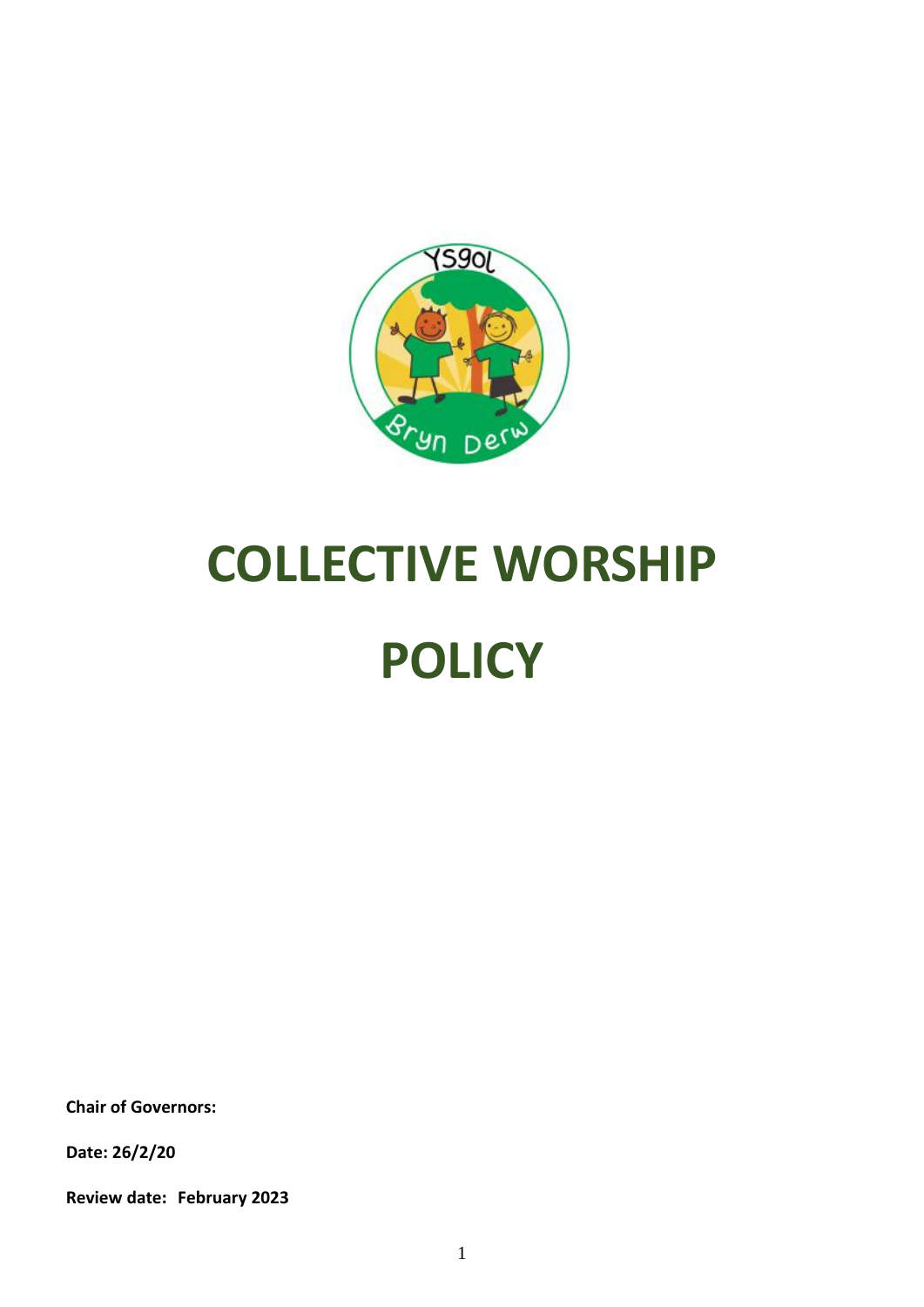# **Collective Worship Policy**

## **Contents**

- Aims of collective worship
- Statutory duty of school
- Assembly
- Collective Worship
- Foundation level (routes for learning / P1 P3)
- Access level (P4 P6)
- Extension level (P7 and above)
- Delivery teacher guidance
- Guidance to teachers assembly format
- Monitoring, evaluations and review

It is written so that all staff, parents, governors and Authority Inspectors are aware of the purpose, nature and management of Collective Worship at Ysgol Bryn Derw.

# **Aims of collective worship**

Collective worship in school must "in some sense reflect something special or separate from ordinary school activities: it should be concerned with reverence or veneration paid to a divine being or power… However, worship in school will necessarily be of a different character from worship amongst a group with beliefs in common…."

It should be "broadly Christian" in nature. In practice collective worship at school: -

#### **AT YSGOL BRYN DERW THIS WOULD BE EXPRESSED THROUGH:**

- Promoting spiritual development
- Contributing to personal development
- Benefitting the whole school community
- Linking the school community to the local community
- Sharing successes and happiness together
- Enhancing awareness of global citizenship

#### **MUST:**

- be appropriate to the family backgrounds of the pupils.
- Be appropriate to their age, ability and understanding.

#### **MUST NOT:**

- exclude or alienate pupils from non-Christian families
- be denominational or sectarian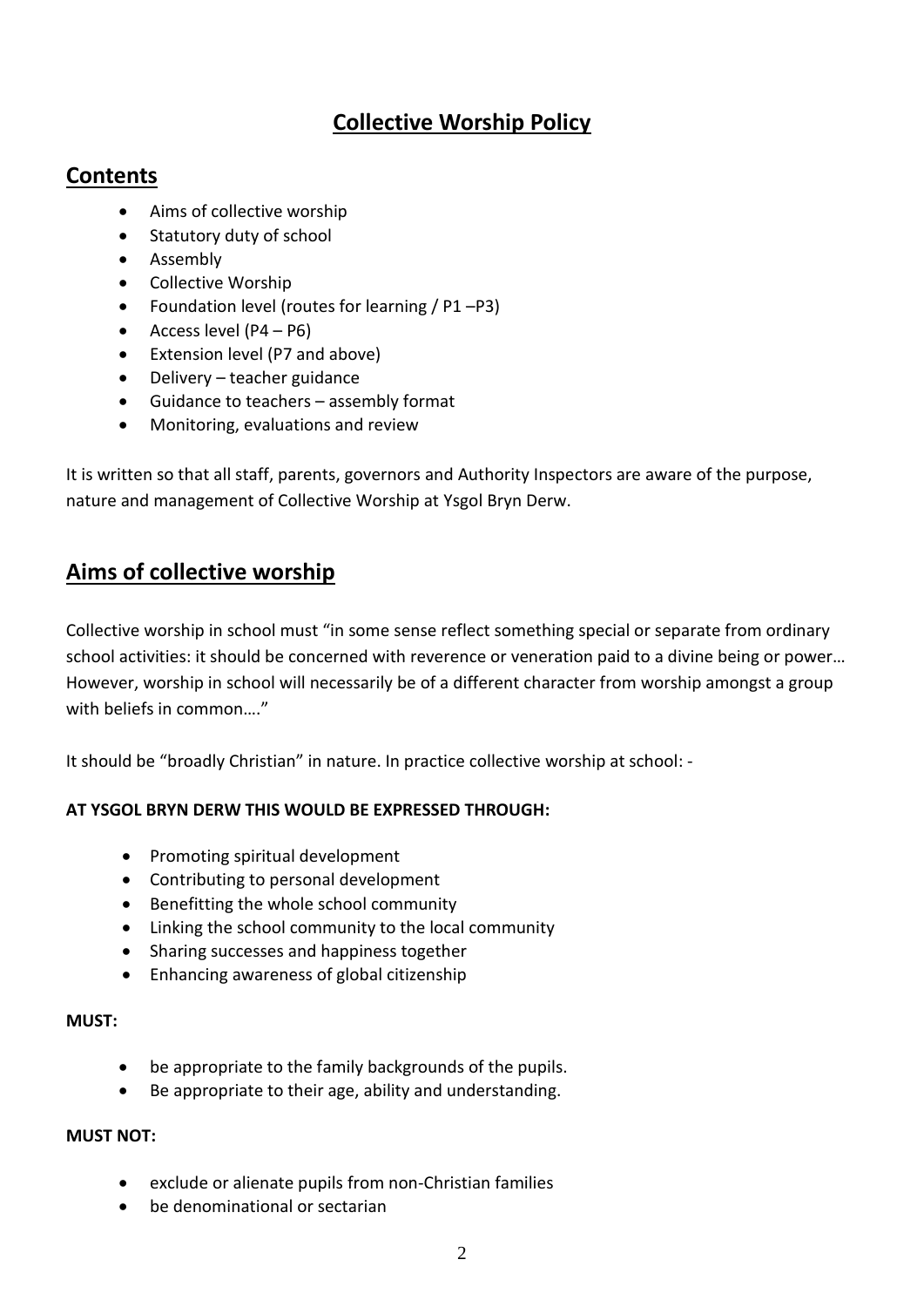#### **MIGHT:**

- contain non-Christian elements without being deprived of its broadly Christian character
- include a minority of acts of worship within a term which do not fit this 'broadly Christian' base
- include elements common to Christianity and one or more other religions
- require record keeping by the head teacher in case of queries

Collective worship in schools should aim to provide the opportunity for pupils to worship a God, to consider spiritual and moral issues and to explore their own beliefs; to encourage participation and response, whether through active involvement in the presentation of worship or through listening to and joining in the worship offered; and to develop community spirit, promote a common ethos and shared values, and reinforce positive attitudes.

In accordance with pupils' entitlement and levels of understanding the following represent the main aims of reflection time and assemblies at Ysgol Bryn Derw.

- To allow pupils the opportunity for participation in a shared experience in a variety of ways
- To foster a sense of community
- To encourage a reflective approach to life
- To promote the spiritual development of pupils
- To provide an educational experience
- To encourage a sense of responsibility towards other people and the environment
- To encourage sensory exploration and thought about wonders and mysteries of the world
- To develop and enhance understanding for one's own thoughts/beliefs and the thoughts/beliefs of others
- To create an atmosphere in which those who wish to worship can do so.

# **Statutory duty of school**

All maintained schools must provide daily collective worship for registered pupils (apart from those who have been withdrawn by their parents). This is provided as part of an assembly or class circle time activity. Some pupils with complex health needs, who require therapies or those with challenging behaviour may not attend all 5 daily collective worships because their therapies take priority or the emotional demands are too high. If this is the case, then an appropriate experience will be offered in according to individual needs.

The RE (Humanities) subject manager supports the Headteacher and class teachers by supporting the planning of the daily collective worship, after consultation with the Governing Body.

## **Assembly**

#### **PLANNING**

Classes undertake collective worship at the appropriate level for learners in the class. Assemblies are led by the Head teacher, senior leaders and teachers and their class pupils.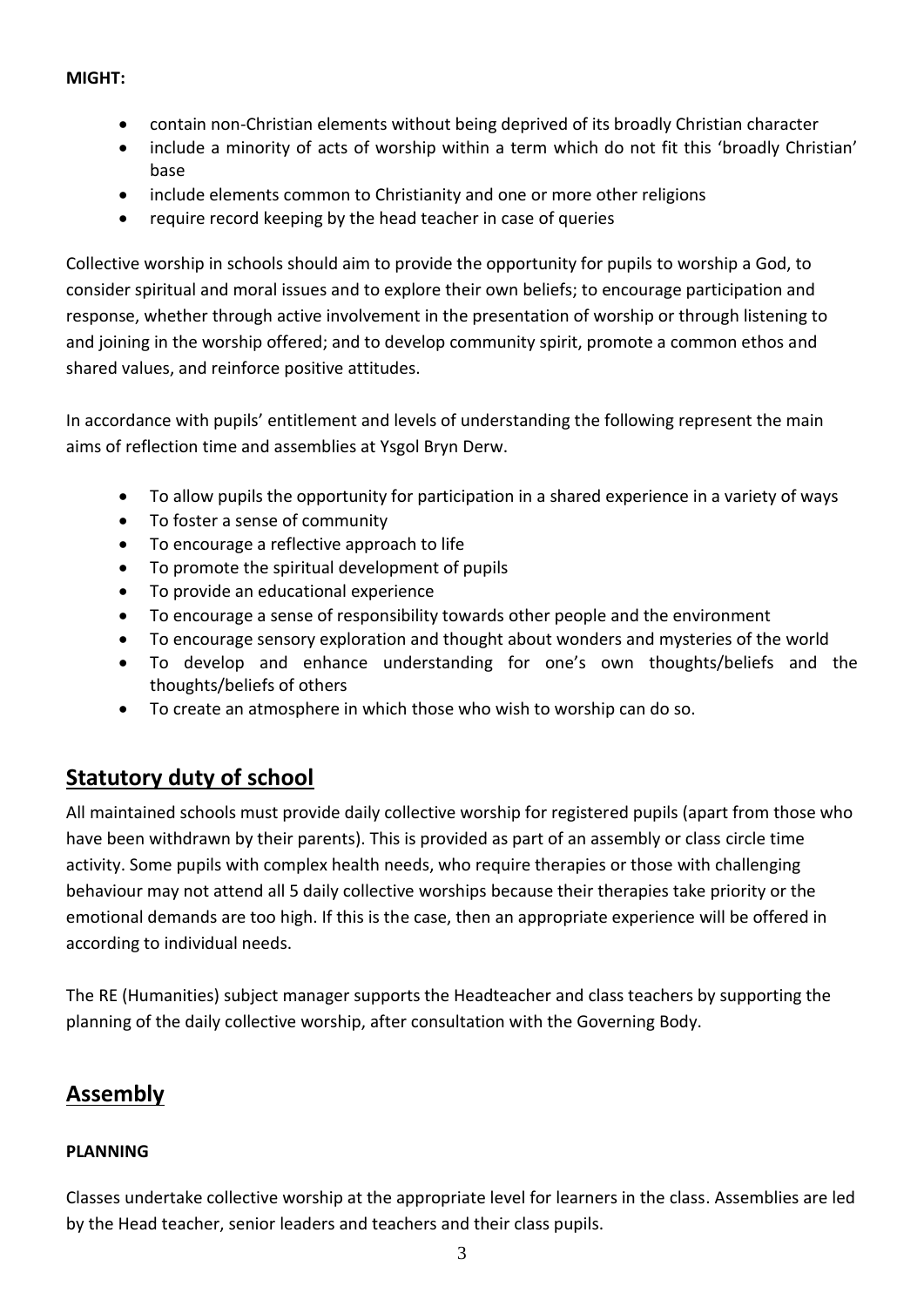The assemblies provide many opportunities for pupils to consolidate and practice their literacy skills and personal and social skills.

#### **LONG TERM PLANNING**

On an annual basis, themes for each week's assemblies are planned to link to special occasions, festivals, or important issues as they occur in daily life. This helps to make the themes accessible and meaningful to the pupils. The themes link very closely with the SEAL curriculum (Social and Emotional aspects of learning)

#### **MEDIUM TERM PLANNING**

On a termly basis, a planning sheet including key concepts/thoughts/activities which link to each theme is circulated to all teachers, along with the teachers' rota.

#### **SHORT TERM PLANNING**

With reference to the medium term planning sheets, teachers consider the needs of the pupils and decide to what extent and to what depth they will cover each theme. e.g. for some pupils learning to sit still and quietly with others may be the primary focus and the theme a secondary focus. This being the case, the depth of information covered will lessen.

### **Collective worship**

#### **REFLECTION/ MEDITATION/ RELAXATION TIME**

This special time is marked by an object of reference, (candle, a light, picture or a special object). The whole school or class gather together while sitting quietly and still. All present are encouraged to share a special prayer / thought for the day, linked to the theme of the week. The school has two core prayers, one in English and one in Welsh that are shared in assemblies.

Individual pupils will access Collective Worship at a level appropriate to their levels of understanding, their individual programme priorities (therapies) and their emotional and social development.

# **Foundation level (routes for learning / P1 – P3)**

Pupils at the early stages of development cannot be expected to access the specific theme of the week's content. At this level learning will focus on developing core attitudes and skills;

- belonging to the school community
- developing social skills
- sitting in a quite, still, calm manner with support, or for short periods
- sensory exploration of a range of natural and man- man materials / objects
- being aware of a quiet, calm, reflective atmosphere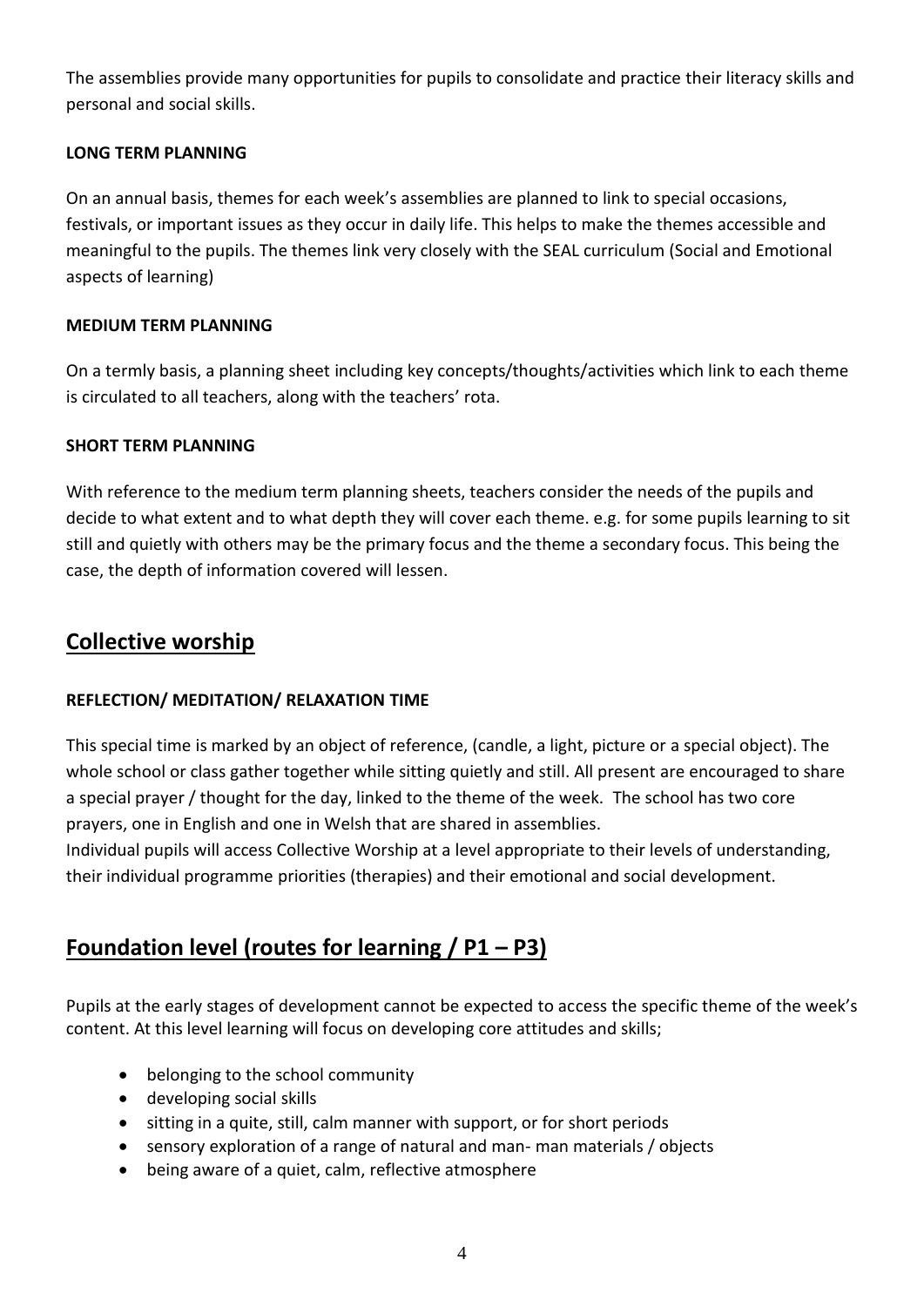# **Access level (P4 – P6)**

Individual pupils will access Collective Worship by practicing the attitudes and skills outlined above and by accessing the content of the specific theme of the week's assembly at a level appropriate to their needs and abilities.

Pupils will require a total communication approach. They will participate in the assembly by interacting with the materials/objects used by the teacher. They will pay attention with occasional prompts.

# **Extension level (P7 and above)**

Individual pupils will be expected to demonstrate a good ability to sit quietly and reflect on the specific theme of the week's assembly. Pupils will be able to remember the theme from day to day. They will be able to offer information / comments / views and ask questions. At the end of the week they will be able to answer simple questions on the theme.

## **Delivery – teacher guidance**

Changes to the environment help to meet the aims of collective worship and promote an appropriate environment for reflection / prayers time. Pupils should be able to notice a change to the environment, via,

- a candle
- dim light
- reflection / prayer

Rules of Assembly - Creating the Right Atmosphere - A Sense of Occasion

- Good sitting  $-$  sit quietly
- Good Listening
- $\bullet$  Hands up to answer no shouting out
- Hands together and eyes closed or look towards the candle for prayers
- Wait to finish / (blow out candle, lights up)
- Leave calmly and quietly

## **Guidance to teachers – assembly format**

- Greeting and introduction to theme and key learning objectives
- Hymn / song
- Activity linked to the theme (based on medium term planning sheets circulated to teachers)
- Hymn / song
- Reflection / Prayer light school candle and lead group in reflection linked to theme, include each school prayer at least once a week.